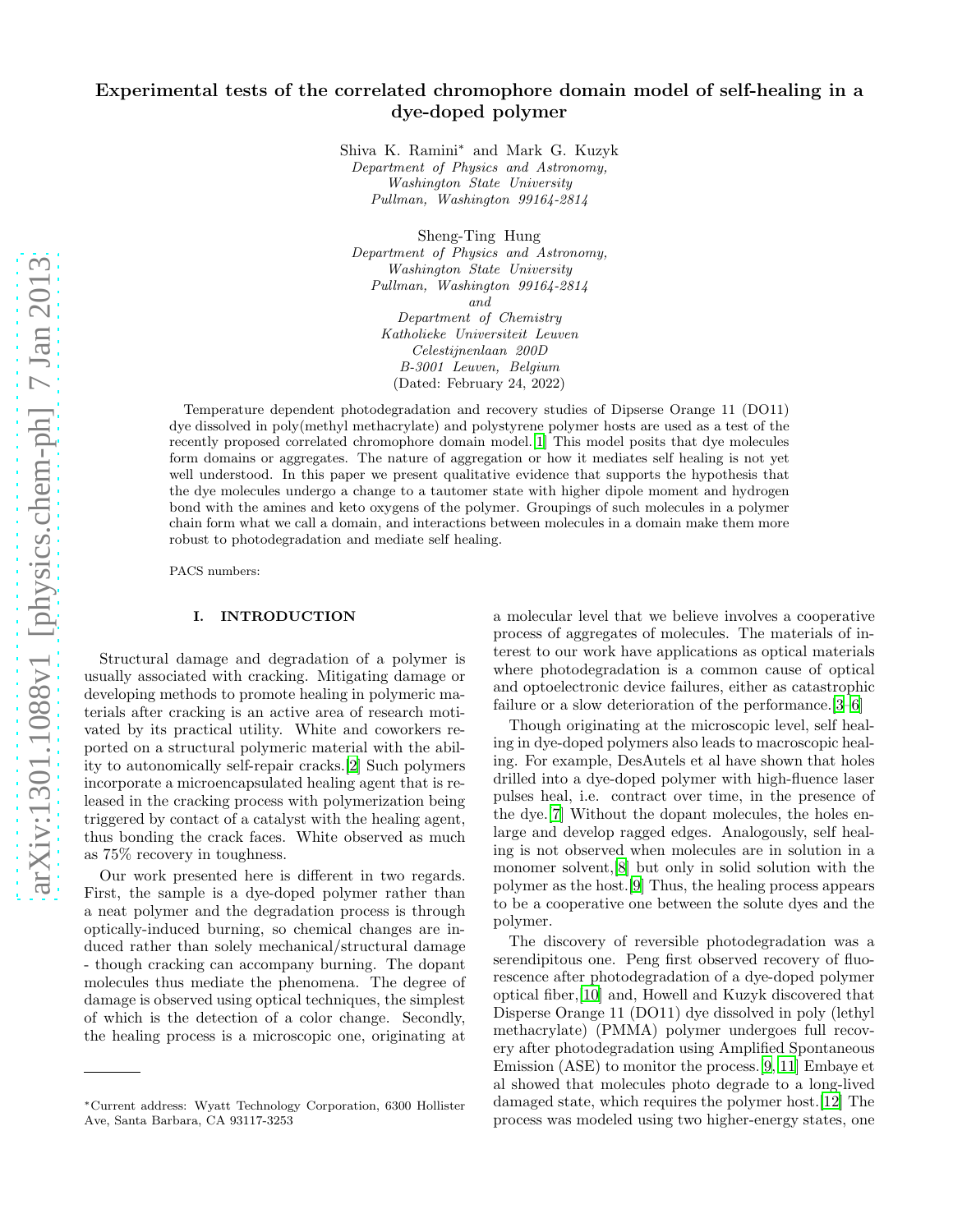the damaged state, that both decay back to the undamaged state. These states were probed with linear absorption spectroscopy. Ramini et al further investigated the underlying mechanisms and showed that dye molecules when embedded in polymer matrix appear to form domains, and cooperative effects within a domain lead to both protection from photo-damage and recovery.[\[1\]](#page-5-0)

There have been many proposed mechanisms for recovery, including photo reorientation (orientational hole burning), photo-induced isomerization, and diffusion. All of these have been shown not to be responsible.[\[12,](#page-5-9) [13](#page-5-10)] Our present working hypothesis is that domains are involved and that the distribution of domains are governed by a condensation process.[\[1\]](#page-5-0) Whilst the energetics of the process are consistent with a tautomer of the DO11 molecule hydrogen bonding to the polymer backbone,[\[14\]](#page-5-11) the same aggregation model may be consistent with the formation of a twisted charge transfer structure.[\[15](#page-5-12)] For the purposes of this paper, the distinction between the two are unimportant.

In the present work, we provide additional tests of the correlated chromophore domain model using temperature-dependent measurements. Past studies focused on poly (methyl methacrylate) (PMMA) polymer as the host. Here, we also test a random copolymer of PMMA and polystyrene (PS) to investigate the effect of changing the polymer host. The new measurements provide further support for our model.

# II. CHROMOPHORE CORRELATION MODEL-BRIEF OVERVIEW

In our earlier paper [\[1](#page-5-0)] we proposed a model of reversible photodegradation of Disperse Orange 11 (DO11) dye doped in Poly(methyl methacrylate) (PMMA) that has as its basis localized correlated regions of molecules, which we call domains. These domains have not been physically characterized; rather, indirect evidence supports the hypothesis. Here we provide additional evidence.

To summarize the model, for a domain of size N, the undamaged population decays in proportion to the intensity and the population of available undamaged molecules in the domain,  $n$ , while recovery is in proportion to the number of damaged molecules,  $N - n$ . Empirically, we have determined that the bulk material behaves in a way such that the decay rate is slower for larger domains, and the recovery rate is accelerated in proportion to the number of undamaged molecules in a domain. This behavior is quantified by the phenomenological model of a single domain given by

<span id="page-1-0"></span>
$$
\frac{dn}{dt} = \beta n(N - n) - \frac{\alpha I}{N}n\tag{1}
$$

where  $\alpha$  is the rate per unit intensity at which molecules decay,  $\beta$  is the recovery rate, and I is the intensity of the light that damages the sample. This model was shown to

TABLE I: Parameters determined for DO11 in PMMA using an average pump intensity of  $I_p = 0.202 W/cm^2$ .

<span id="page-1-4"></span>

| $\alpha(min^{-1}W^{-1}cm^2)$ $\beta(10^{-4}min^{-1})$ |                  | $\delta \mu(eV)$                   |
|-------------------------------------------------------|------------------|------------------------------------|
| Decay Rate                                            |                  | Recovery Rate Free energy/molecule |
| $7.09(\pm 0.13)$                                      | $3.22(\pm 0.26)$ | $0.29(\pm 0.01)$                   |

fit the data well for DO11 dye doped in PMMA polymer as a function of concentration, time, and intensity.[\[1\]](#page-5-0) Integrating Equation [1](#page-1-0) yields

(t)  $(N - \alpha I/\beta N) n_0$ 

<span id="page-1-2"></span>
$$
n(t) = \frac{1}{n_0 + (N - n_0 - \alpha I/\beta N) \exp\left[-\left(N\beta - \alpha I/N\right)t\right]},\tag{2}
$$

where  $n_0$  is the initial undamaged population at  $t = 0$ . When the pump intensity is turned off  $(I = 0)$ , the population recovers according to

<span id="page-1-1"></span>
$$
\frac{dn}{dt} = \beta n (N - n). \tag{3}
$$

With  $n(t_0)$  as the undamaged population right at the time the pump laser is turned off, the solution to Equation [3](#page-1-1) can be written as,

$$
n = \frac{N}{1 + \left[\frac{N}{n(t_0)} - 1\right]e^{(-N\beta t)}}.\tag{4}
$$

The above calculation is for a single domain. The observed behavior of a sample originates in the average behavior over the domains. We assume that the domains are distributed according to a condensation model. It is energetically favorable for a domain to form – the more molecules in a domain, the lower the energy. However, the temperature,  $kT$  breaks up the domains. At zero temperature, one would expect a single large domain, and at infinite temperature, an equal number of domains of each size. Thus, since the average domain size is larger at low temperature, the recovery rate in this model would increase as the temperature is lowered. This behavior is opposite to a barrier model, in which elevated temperature would accelerate healing. Thus, the temperature dependence of photodegradation and recovery is a critical test of the theory.

Formally, the domain distribution is calculated by minimizing the free energy of the system. After considerable calculation, the distribution is found to be given by[\[1\]](#page-5-0)

<span id="page-1-3"></span>
$$
\Omega(N) = \frac{1}{z} \left[ \frac{(1+2\rho z) - \sqrt{1+4\rho z}}{2\rho z} \right]^N, \tag{5}
$$

where  $z = \exp\left(\frac{\delta \mu}{kT}\right)$ .  $\Omega(N)$  is the number density of domains of size  $N, \rho$  is the average number density of molecules in the sample,  $\delta \mu$  is the free energy advantage per molecule – which is the energy released when a molecule is added to a domain, T is the temperature, and k is the boltzmann constant.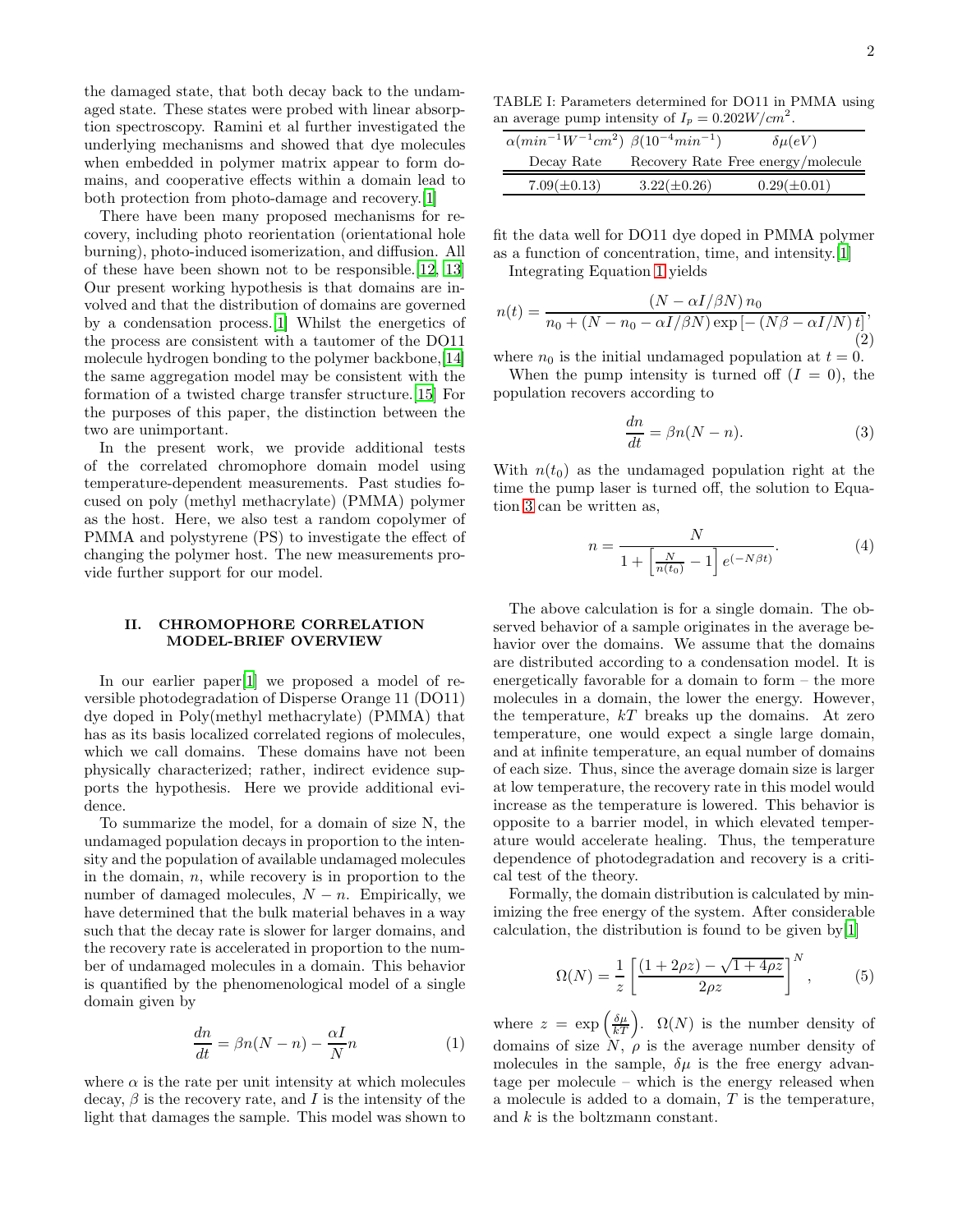Using Equations [2](#page-1-2) and [5,](#page-1-3) the mean number of undamaged molecules in a domain,  $\overline{n}$ , is thus given by the ensemble average,

$$
\overline{n}(t; \rho, T, I, n_0) = \sum_{N=1}^{\infty} n(t; N, I)\Omega(N; \rho, T)
$$

$$
\approx \int_{1}^{\infty} n(t)\Omega(N)dN
$$
(6)

The signal observed from optical measurements is related to this mean population.

In our earlier paper, we used the concentration/intenisity-dependent data to determine the material parameters. As a test of the model, we used one set of parameters determined from population decay data to predict the recovery dynamics at several dye concentration and showed that experimental observations agree with the predictions. Table [I](#page-1-4) summarizes the values of the three parameters in the model which characterize a particular composite material, in our case, DO11 dye in PMMA polymer.

# III. TEMPERATURE DEPENDENT MEASUREMENTS

### A. Experimental Setup

We use amplified spontaneous emission (ASE) as a sensitive probe of the population of undamaged molecules by taking advantage of the fact that undamaged molecules lase strongly while damaged molecules do not. The sensitivity of this measurement originates in the nonlinearity of the process. Small changes in the population due to damage yield large changes in the ASE intensity. The experimental configuration is essentially a strong laser beam that both damages the sample and excites the undamaged molecules, which then emit coherent light. The ASE light, which is red, is emitted perpendicular to the direction of the green pump beam. Thus, spectral and spatial filtering can be used to sperate the red signal from the green pump beam.

The sample chamber must provide a means for heating and cooling the sample while passing the pump light and collecting the ASE light. There is also the option of simultaneously measuring changes in absorbance by allowing a probe beam to overlap the burned area generated by the pump. A schematic cross sectional view of the chamber is shown in the Figure [1.](#page-2-0)

The sample holder is made of aluminum due to its good thermal conductivity and is cooled using a thermoelectric(TE) element. The TE element works on the principle of the Peltier effect. When current is passed through the terminals, it extracts heat from one side of the element and deposits it out the other side. The TE element is placed on top of the sample holder so that the cooling side faces down and in contact with the sample holder using thermal conductive paste. A water-cooled

<span id="page-2-1"></span>

<span id="page-2-0"></span>FIG. 1: Custom sample holder and heating/cooling system used for temperature dependent studies.

copper heat exchanger is placed on top (hot side) of the TE element to extract heat out of the system. A thick film resistor is attached on the side to heat the sample holder.

Two through-holes are drilled into the aluminum block, one normal to the sample to pass the pump laser and the other one at a  $30^0$  angle to the normal for probing with white light. The center axis of the two holes overlap at the sample allowing the white light and pump laser to cross each other. An conical opening is made in the side of the holder for emitted ASE to be detected. The sample holder is placed on an insulating base made of 'Ultem' plastic to avoid heat exchange with the environment. This plate is attached to an xyz-translation stage (not shown). The whole setup is covered with a plexiglass enclosure to reduce heat exchange with the environment due to convection. Sapphire windows are installed in the enclosure walls where the beams enter and exit the enclosure. Desiccant is placed inside the enclosure to avoid water condensation at lower temperatures. A K-type thermocouple is inserted in the holder through a drilled hole to measure the instantaneous temperature near the sample. Thermoelectric element, heating resistor, and thermocouple are connected to an Omega CN7833 temperature controller which is interfaced with a computer.

# B. Results and Discussion

#### 1. Temperature Dependence

A 10g/l DO11 dye mass to PMMA volume sample is used for the temperature-dependent experiments. This concentration is chosen because it produces good ASE signal and has a domain distribution of large enough average size to exhibit good self healing. The decay and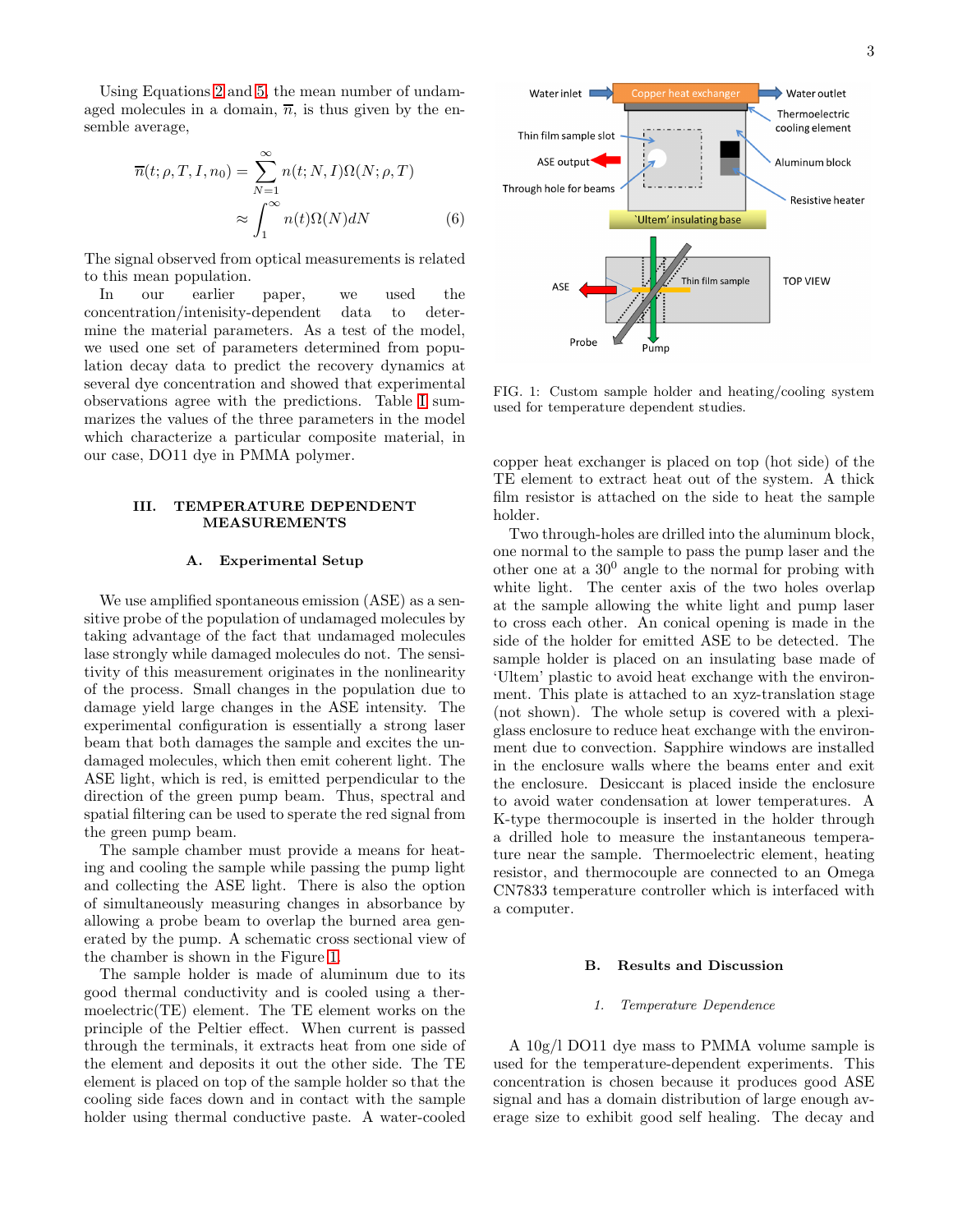

<span id="page-3-0"></span>FIG. 2: Decay rates estimated from single exponential fits to the ASE decay data(inset) as a function of sample temperature.



<span id="page-3-1"></span>FIG. 3: Estimated recovery rates from single exponential fits to the recovery data as a function of sample temperatures.

recovery data is obtained at several temperatures.

Rather than using the full model, we initially estimate the decay and recovery rates using a single exponential fit. Exponential functions yield a good fit to the data, and provide a good estimate of the decay and recovery rates. Figures [2](#page-3-0) and [3](#page-3-1) show the decay and recovery rates so determined. Each data point at each temperature is the weighted average of several runs. The data clearly shows that recovery is slower at high temperature and is consistent with the domain model and eliminates the barrier hypothesis.

Figure [4](#page-3-2) shows population decay curves at six different temperatures. The data is plotted along with the chromophore correlation model predictions (lines). The predictions from the model are calculated using the parameters in Table [I.](#page-1-4) No adjustable parameters are used



<span id="page-3-2"></span>FIG. 4: Population decay upon irradiation at several temperatures along with the predictions from the Chromophore Correlation Model.

except a global normalizing constant at the beginning of Equation [6](#page-2-1) which takes into account the detector efficiency and alignment changes from run to run.

The trend in Figures [2](#page-3-0) and [3](#page-3-1) can be explained using the chromophore correlation model as follows. As the temperature increases, thermal motion, or entropy, competes with the tendency for molecules to form domains leading to lowering of average domain size as explained in the literature[\[1](#page-5-0)]. If domains are caused by a condensationlike process, the domain size grows as the temperature is decreased and dissociate when the the temperature in increased. In this picture, an increase in the temperature leads to a decrease in the average domain size. With smaller domains, there are fewer healthy molecules to coax the damaged ones to heal. Since the decay rate is inversely proportional to the domain size, the net effect is that as the temperature is increased, the decay rate of the undamaged population increases, consistent with our observation in Figure [2.](#page-3-0) The recovery rate also decreases as the domain size decreases. This leads to a slower recovery rate also consistent with our observations. Hence, the model correctly predicts the temperature dependence of self healing.

#### 2. Nature of the Domains

While the chromophore correlation model correctly predicts the behavior of the dye-polymer system, the nature of aggregation and the role of the polymer is yet to be understood. Based on the fact that recovery of ASE in DO11 is not observed in solution in liquid MMA monomer, the solid polymer clearly plays an important role. Kuzyk et al discussed several possible sources of aggregation and the role of the polymer.[\[14](#page-5-11)] The hypothesis that interactions between a tautomer of the DO11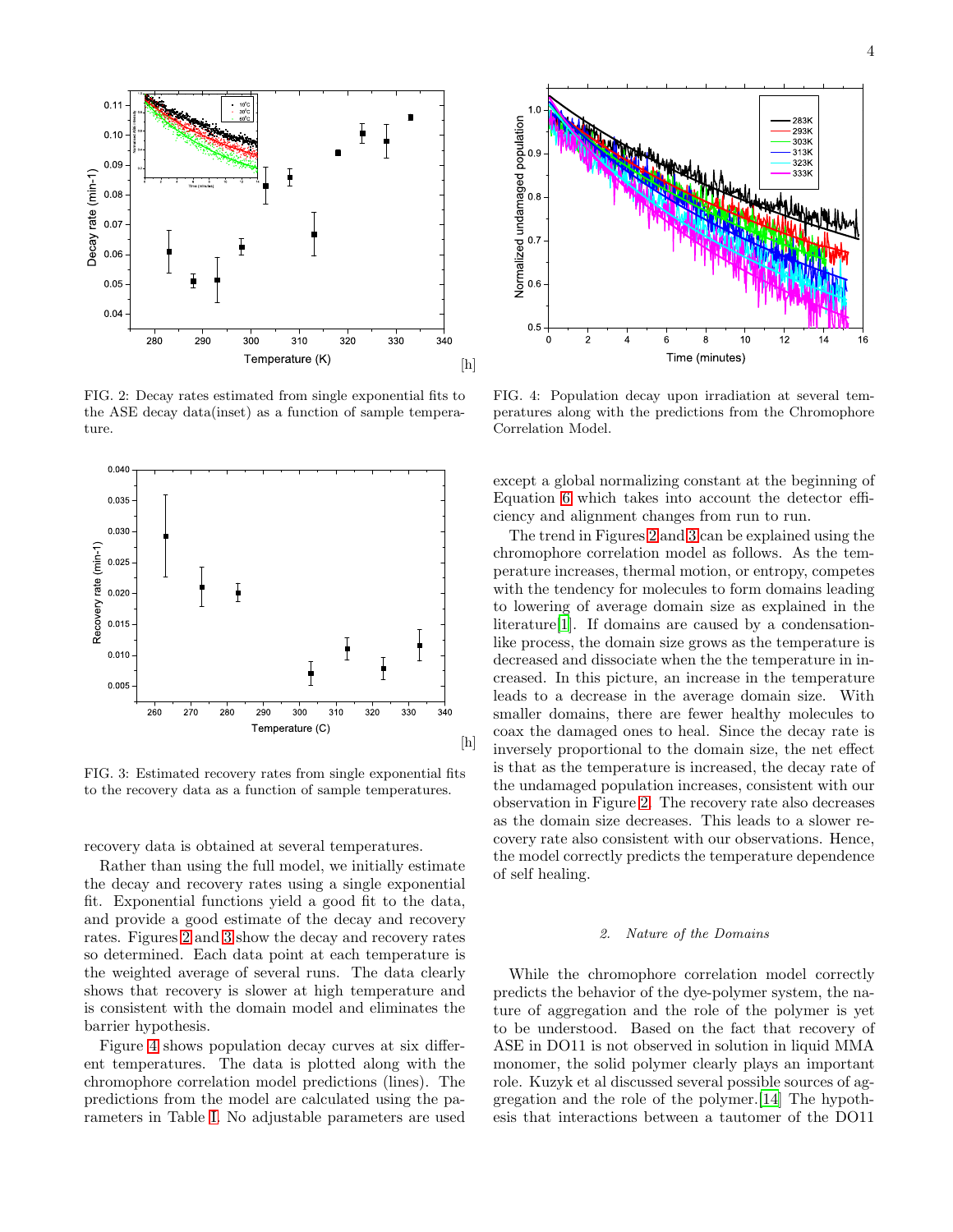

<span id="page-4-0"></span>FIG. 5: (top) DO11 population decay rate as a function of PMMA content in PMMA/PS copolymer while dye concentration is kept constant. (bottom) DO11 population decay rate as a function of dye concentration in pure PMMA polymer.

molecule with the PMMA polymer chain is the origin of the interaction that forms a domain is based on the observation that the parameter  $\delta \mu$  is about the same as the hydrogen binding energy calculated for the tautomer interacting with PMMA.[\[14](#page-5-11)] It is also possible that it is a TICT state, but its energetics are less well known or inaccurate to test this hypothesis.[\[15\]](#page-5-12)

The model predicts that the average domain size naturally decreases as the concentration is decreased. Another method for decreasing the domain size is to form a copolymer in which the second component does not hydrogen-bond with the DO11 tautomer. Polystyrene is such a polymer. To test this hypothesis, we measured the population decay rates in samples of dyes of fixed concentration  $(9g/L)$  in PMMA-PS copolymer. By varying the weight ratio of styrene to MMA, the domain size can be controlled. As a point of reference, we can compare this data with dye concentration-dependent data in PMMA.

Figure [5](#page-4-0) shows the data. Reducing the PMMA content in the copolymer behaves in a similar way to reducing the dye concentration in a pure PMMA sample. This behavior is consistent with our model and the domain picture. The model of domain formation in a copolymer will need to be refined in order to better test the hypothesis quantitatively. Also, additional experiments that measure both decay and recovery; and, better estimate the various parameters are needed in order to strengthen our case.

### IV. CONCLUSIONS

We have shown that the correlated chromophore domain model predicts all the observations of decay/recovery of a dye-doped polymer as a function of time, intensity, concentration, and temperature using only three fixed parameters. Most importantly, the temperature-dependent data – which shows accelerated healing at decreased temperatures, eliminates the barrier hypothesis and is consistent with our domain picture of the degradation and healing process.

Also tested is the hypothesis that domain formation originates in hydrogen-bonding of the DO11 molecules with the PMMA polymer chain by evaluating copolymers in which one of the components does not provide bonding sites. Complementary evidence that supports the domain picture is the observation that the decay dynamics as a function of PMMA fraction is similar to the decay dynamics as a function of dye concentration. In both cases, the number of dye molecules in proximity to PMMA polymer chains is the same, so interactions between the two are responsible. Since hydrogen bonding of the DO11 molecule with the polymer is the most pronounced difference between PMMA and PS, and the energy parameter  $\delta \mu$  is consistent with the hydrogen bonding energy between a DO11 molecule and PMMA polymer, we propose that hydrogen bonding is the most obvious mechanism.

Hydrogen bonding as the mechanism of domain formation does not explain the healing mechanism. It is likely, however, that healing originates in and is accelerated by interactions that make healing energetically more favorable. Clearly, a more quantitative analysis is required with supplemental data to make possible a more definitive conclusion.

The concept that a material would exhibit such complex behavior without intentional design by the experimenter is an interesting one. Though self healing is a process with great practical utility, it is intriguing that nature has been kind enough to provide an inherently smart material system that appears to behave in a way contrary to most others; it mediates recovery in a world in which irreversible damage is the norm. Further advances in understanding the physics underlying this phenomena will surely enable new applications that require materials to withstand high light intensities; and, may lead to new physics.